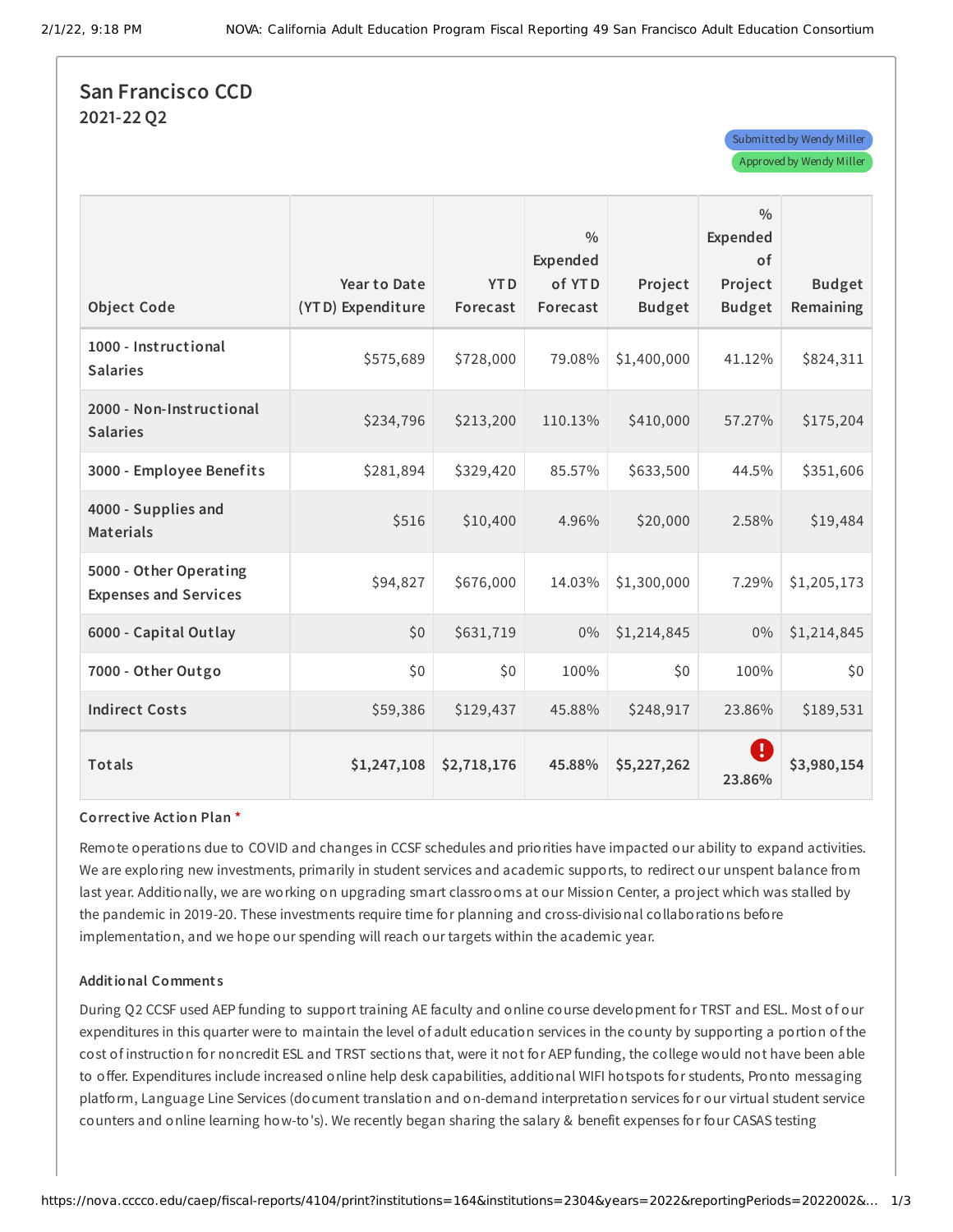technicians with the WIOA Title 2 AEFLA grant. During the quarter we conducted workshops, data analysis meetings, and listening sessions with students and colleagues as part of our new 3-year planning process.

## **Allocation Year 2019-20 Closeout**

I have reviewed the fiscal reports for my agency and confirmed that all funds for this allocation year have been spent.

#### **2019-20 Reverted Funds:**

\$0

# **San Francisco Unified 2021-22 Q2**

|                                                        | Year to Date (YTD) | <b>YTD</b> | $\frac{0}{0}$<br>Expended<br>of YTD | Project       | $\frac{0}{0}$<br>Expended<br>of Project | <b>Budget</b> |
|--------------------------------------------------------|--------------------|------------|-------------------------------------|---------------|-----------------------------------------|---------------|
| <b>Object Code</b>                                     | Expenditure        | Forecast   | Forecast                            | <b>Budget</b> | <b>Budget</b>                           | Remaining     |
| 1000 - Instructional Salaries                          | \$64,615           | \$60,239   | 107.26%                             | \$250,996     | 25.74%                                  | \$186,381     |
| 2000 - Non-Instructional<br><b>Salaries</b>            | \$9,191            | \$19,797   | 46.43%                              | \$82,486      | 11.14%                                  | \$73,295      |
| 3000 - Employee Benefits                               | \$24,227           | \$32,114   | 75.44%                              | \$133,810     | 18.11%                                  | \$109,583     |
| 4000 - Supplies and Materials                          | \$7,428            | \$4,183    | 177.58%                             | \$17,429      | 42.62%                                  | \$10,001      |
| 5000 - Other Operating<br><b>Expenses and Services</b> | \$0                | \$3,151    | $0\%$                               | \$13,129      | $0\%$                                   | \$13,129      |
| 6000 - Capital Outlay                                  | \$0                | \$0        | 100%                                | \$0           | 100%                                    | \$0           |
| 7000 - Other Outgo                                     | \$0                | \$0        | 100%                                | \$0           | 100%                                    | \$0           |
| <b>Indirect Costs</b>                                  | \$0                | \$4,194    | $0\%$                               | \$17,475      | 0%                                      | \$17,475      |
| <b>Totals</b>                                          | \$105,461          | \$123,678  | 85.27%                              | \$515,325     | Ø<br>20.46%                             | \$409,864     |

**Corrective Action Plan \***

Due to another funding source which expired 12/31/21, the staff working on the California Adult Education Program were budgeted from the other funding source in the fall, and CAEP for spring. Expenditures will reach the intended target.

**Additional Comment s**

Submitted by Dr. Jen Fong Ed.D. Approved by Wendy Miller